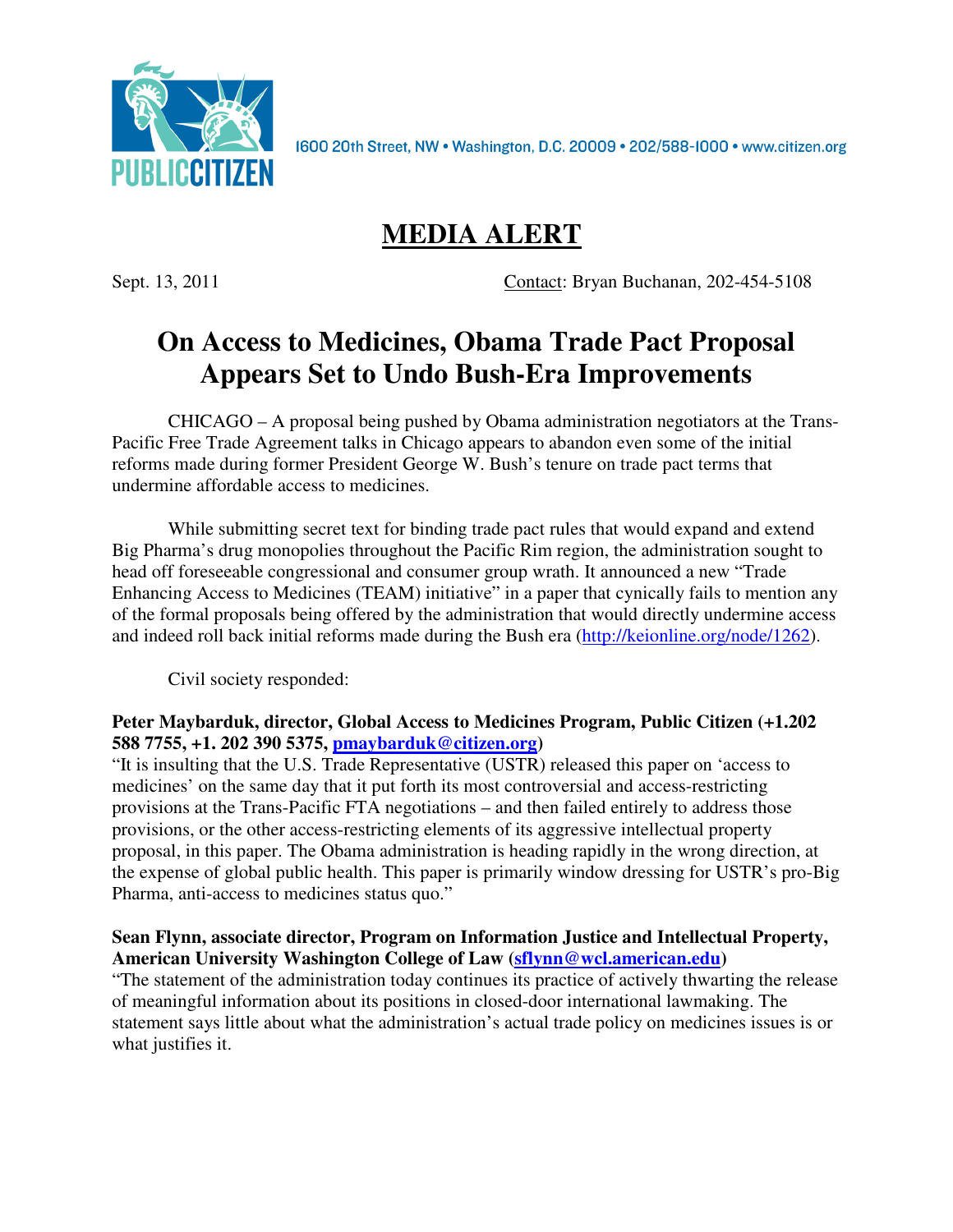"Thanks to leaked proposals, we know what the administration's actual position is. This administration has endorsed a set of policy proposals in its trade negotiations with developing countries that is much worse for access-to-medicine concerns than any other past administration.

"The administration is proposing to grant patent rights on substances that are already discovered, increase in-transit seizures on medicines, extend monopoly rights through data protection that operate independent of patent rights, get rid of the so-called "May  $10^{th}$ " deal with the Bush administration and Congress protecting key access to medicines flexibilities in developing countries, and add a first-ever restriction on the operation of pharmaceutical reimbursement programs as a cost saving mechanism in developing countries.

"Access to medicine is not the only public interest concern in the U.S. intellectual property proposal. The proposal also includes controversial Internet regulations, including graduated response disconnections from the Internet and criminalization of non-commercial file-sharing."

#### **Mathew Kavanagh, director of U.S. Advocacy, Health Gap (+1 202 355-6343, mob +1 202 486-2488, matthew@healthgap.org)**

"USTR is claiming, now, that intellectual property enforcement will somehow ensure access to medicines. Their grand innovation is to propose that those companies most interested in ensuring their IP in countries (i.e. those who register within a period of time) should get mandatory data, patent linkage and patent term extensions. This is not an access plan – it's a clear subterfuge toward ensuring the Obama administration can continue to carry the water of Big Pharma. Ensuring the profits of multinational pharmaceutical industry has not proven an effective strategy for getting medicines to people in need, since they are largely unaffordable for both patients and health programs. Obama administration claims that multinational pharmaceuticals are withholding life-saving drugs from patients for in developing countries for periods of time in order to maximize profits should trigger investigations of unethical practices, not efforts to shift policy toward ensuring those profits."

## **Krista Cox, staff attorney, Knowledge Ecology International (+1.650.787.2200, krista.cox@keionline.org)**

"USTR's 'white paper' is basically four pages of spin and PR with little to no substance. It claims to 'enhance access to medicines,' but in reality, the white paper is more about market access than affordable pricing and access to quality drugs. USTR seems to frame, as an accessto-medicine strategy, the granting of exclusive rights to rely upon regulatory test data, patent linkage and patent term extensions to innovators who register drugs within a window of time. This is the PhRMA/BIO version of how to promote access, with the White House logo, in a large trade negotiation. This is access for people who can afford to pay monopoly prices for medicine. In developing countries, that is certainly not going to achieve access to medicine for all."

## **Judit Rius,** U.S. manager of MSF's Campaign for Access to Essential Medicine, **MSF/Doctors Without Borders (+1 917 331 9077, judit.rius@newyork.msf.org)**

"The USTR paper on the TPP and access to medicines, released today, is misleading and puts forth the fundamentally flawed premise that speeding up market entrance of brand-name, monopoly-priced drugs will, in itself, solve the challenge of access to affordable medicines. At